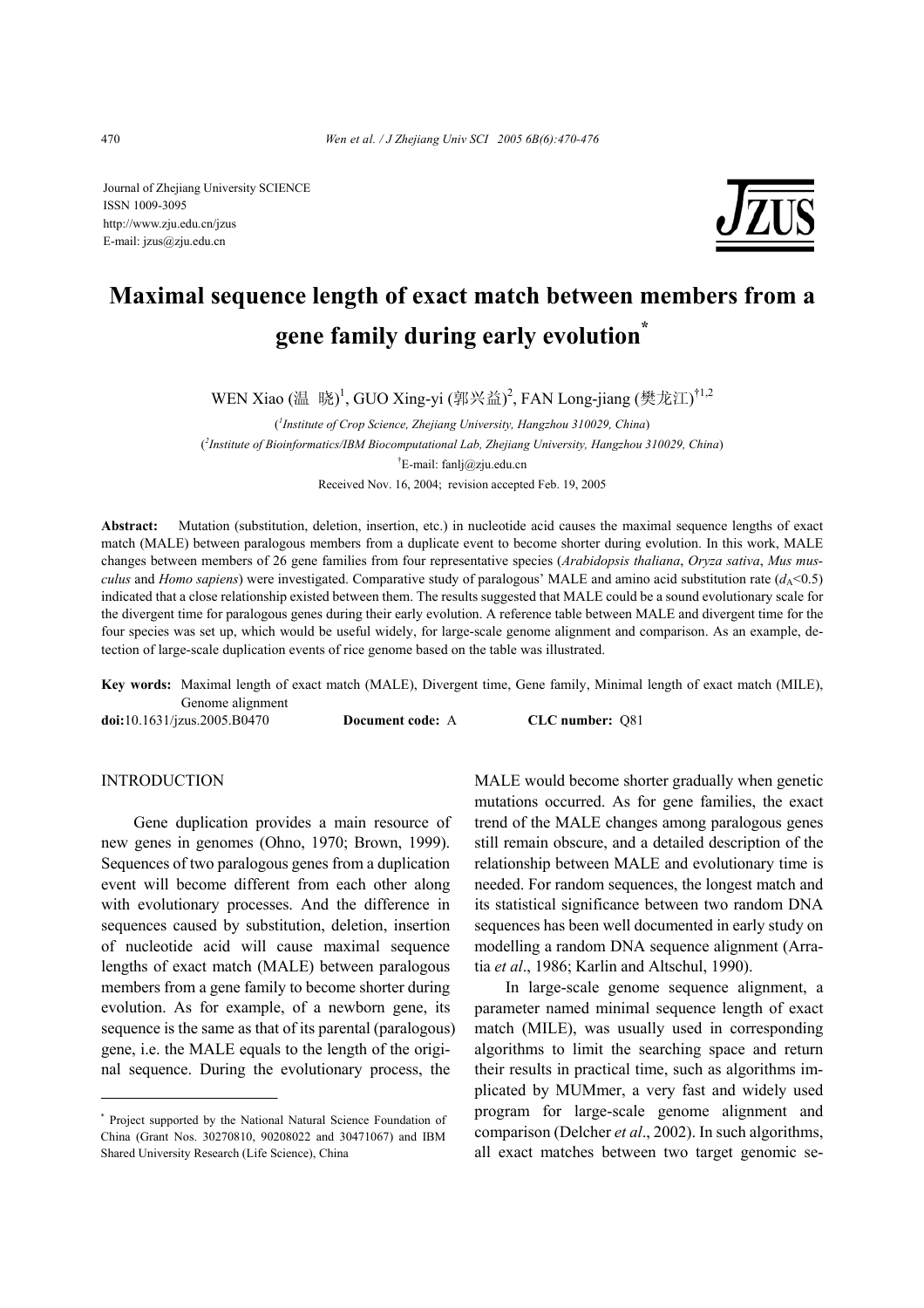quences will be located at the first step. All exact matches under the value of MILE which was set beforehand, will be ignored in the next alignment. Gene sequences (coding sequences or translated amino acid sequences) on the genomic sequences are usually used in genome alignment such as PROmer of MUMmer packet, which translates target genomic sequence into protein sequences through six open reading frames. In practice, the value of MILE is usually regulated (default value was set as 6 aa in PROmer) for rational hits to be returned. High MILE value chosen, leads to fewer hits returned. Apparently, to gene sequences, MILE implicates some kinds of similarity, or evolutionary scale. But the evolutionary significance of MILE in genome alignment has not been reported yet.

In this study, we investigated the MALE changes of main gene families from four representative species (*Arabidopsis thaliana*, *Oryza sativa*, *Mus musculus* and *Homo sapiens*) during evolution. Our results indicated that MALEs were related with evolutionary time significantly during early evolution of gene families, and four curve functions between MALE and evolutionary time were created for the four species using data on their gene families, respectively. Based on the four functions, a reference table between MALE and its corresponding evolutionary time was also constructed for the four species. As an important application of our study on genome alignment, an example of study on large-scale duplication events of rice genome was illustrated.

#### MATERIALS AND METHODS

## **Sequence data source**

Protein sequences of 9 gene families (GTPBP, SCDehydRed, MFS, UDPGlycTnsf, GSDLLipase, Polygalns, SubtilisinSP, CytP450 and Calmod) of *Arabidopsis thaliana* were downloaded from http://www.tc.umn.edu/~cann0010/genefamilyevolution/index.html and 17 gene families of other three species (LTP, Peroxidase, ABC, NbsLrr and CytP450 of *Oryza sativa*; Mage, Hox, ABC, Potassium voltage-gated channel, Matrix metalloproteinase, kallikrein and CytP450 of *Homo sapiens*; ABC, Collagen, Hox, Synaptotagmin and CytP450 of *Mus musculus*) were selected from the protein database of NCBI

(http://www.ncbi.nlm.nih.gov). Average number of members of a gene family was 98 (ranging from 92 to 112).

Gene Family Criteria: Amino acid sequences of members from gene families must have over 40% sequence similarity and contain all key amino acid signature motifs of the corresponding gene family. Two hundred random sequences were created using PERL program.

# **Estimation of MALE and amino acid substitution rates of paralogous genes**

MALEs between paralogous genes from a gene family were calculated using mummer program of MUMmer package (Delcher *et al*., 2002). The amino acid substitution rate  $(d_A)$  was estimated using the aaml program of PAML package (Yang, 1999) with the Dayhoff matrix. The divergence time was calculated based on a molecular clock rate of  $9\times10^{-10}$  nonsynonymous substitutions per site per lineage per year and 2.25 nonsynonymous substitutions per amino acid change (Lynch and Conery, 2000; Goff *et al*., 2002).

#### RESULTS

#### **MALE changes during evolution**

In order to show an enlarged picture of MALE changes of gene families during evolution, those big size gene families from four representative species were chosen. A total of 26 gene families averaging 98 members per family were used in this study. For brevity, we depicted only one big gene family, cytochrome P450 (Fig.1). The other families, however, did behave as we had expected, and consistent with their evolutionary clade.

A clear changing trend between MALE and amino acid substitution rate  $(d_A)$  of paralogs from a gene family could be observed in the dot-plot of the *Arabidopsis* P450 gene family for low  $d_A$  values (<0.5) (Fig.1a), and therefore, a curve function could be created to fit it significantly (Fig.1c). The results indicated that MALEs of paralogous genes decreased sharply at the beginning period of evolution  $(d_A<0.1)$ and then became slower during early evolution  $(d_A<0.5)$ . Along with the further accumulation of mutations  $(d_A>0.5)$ , MALE decreased very slowly and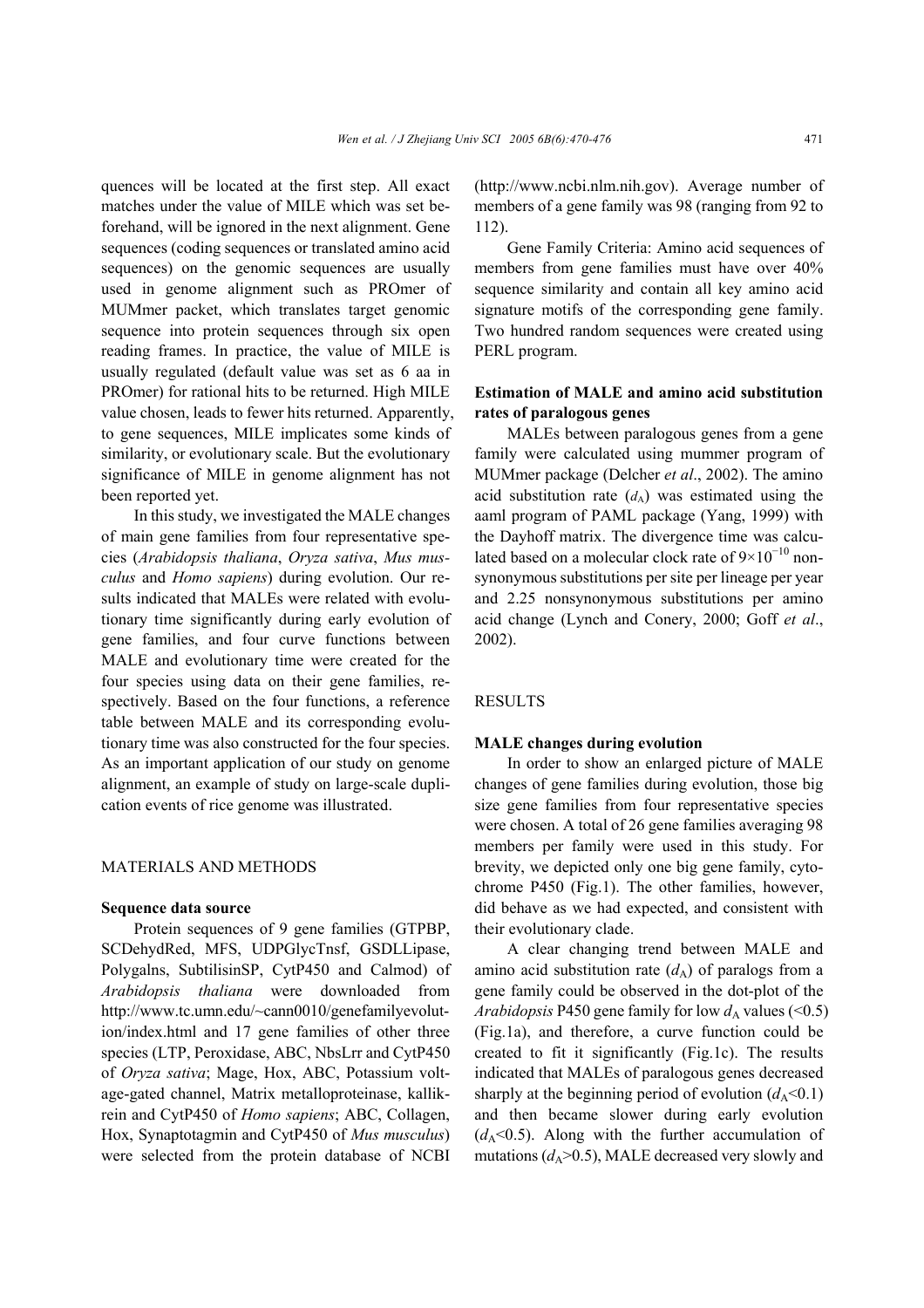

**Fig.1 Changes of maximal length of exact match (MALE) among paralogous genes from a gene family during evolution (a) dot-plot of cytochrome P450 gene family from** *Arabidopsis;* **(b) MALE as function of amino acid substitution rate**  $(d_A)$ **. Shown here are 9 gene families (GTPBP, SCDehydRed, MFS, UDPGlycTnsf, GSDLLipase, Polygalns, SubtilisinSP, CytP450 and Calmod) from** *Arabidopsis***; (c) also MALE as function of amino acid** substitution rate  $(d_A)$ . Shown here are 4 cytochrome P450 **gene families from four species (***Arabidopsis***,** *Oryza sativa***,**  *Mus musculus* **and** *Homo sapiens***), respectively; (d) frequency distribution of MALEs between random sequences**

ultimately stayed around a fixed value (6−10 aa). MALEs distribution of random sequences indicated that almost (95%) of their MALEs fell into a range of 3−6 aa (Fig.1d). Besides the random sequences by computer simulation, we also investigated the MALE using real biological sequences by random by choosing 93 protein sequences of 27 species from Swiss-Prot protein database. The results were similar to those by computer simulation, and suggested that MALEs were related with divergence time significantly during early evolution of the gene families.

The trend of MALE changes of P450 gene family presented almost the same pattern in four different species (Fig.1c), representing a wide range of the biological kingdom (*Arabidopsis* and *Oryza sativa* for dicot and monocot plants, *Homo sapiens* and *Mus musculus* for vertebrate). The results suggested that MALEs of a common gene family tended to behave similarly during evolution in different species. Then how did the different gene families in the same species behave? Based on nine gene families from *Arabidopsis*, the results showed that MALE changes (lines) of different gene families were basically the same (Fig.1b), although there existed some differences among them, which actually stemmed from the different evolutionary speed among genes and gene families in a genome.

#### **MALE and divergent time**

The above results indicated that MALE changes could be considered as a good scale of evolutionary time during early evolution of gene families, and different gene families from the same species basically present a common pattern of MALE changes during evolution. This pointed out the possibility of setting up a reference table relating MALE and evolutionary time at a species (genome) level. The table would be useful and convenient for sequence analysis at genome level, such as large-scale genome alignment. In such a table (Table 1), MALEs and corresponding  $d_A$  values and divergence times were averaged from representative gene families of the four species. Therefore, duplicate events that occurred in a genome at different times during evolution can be estimated by just choosing different MALE values based on the table. A detailed example will be illustrated in the next section.

Reference tables for four species were considered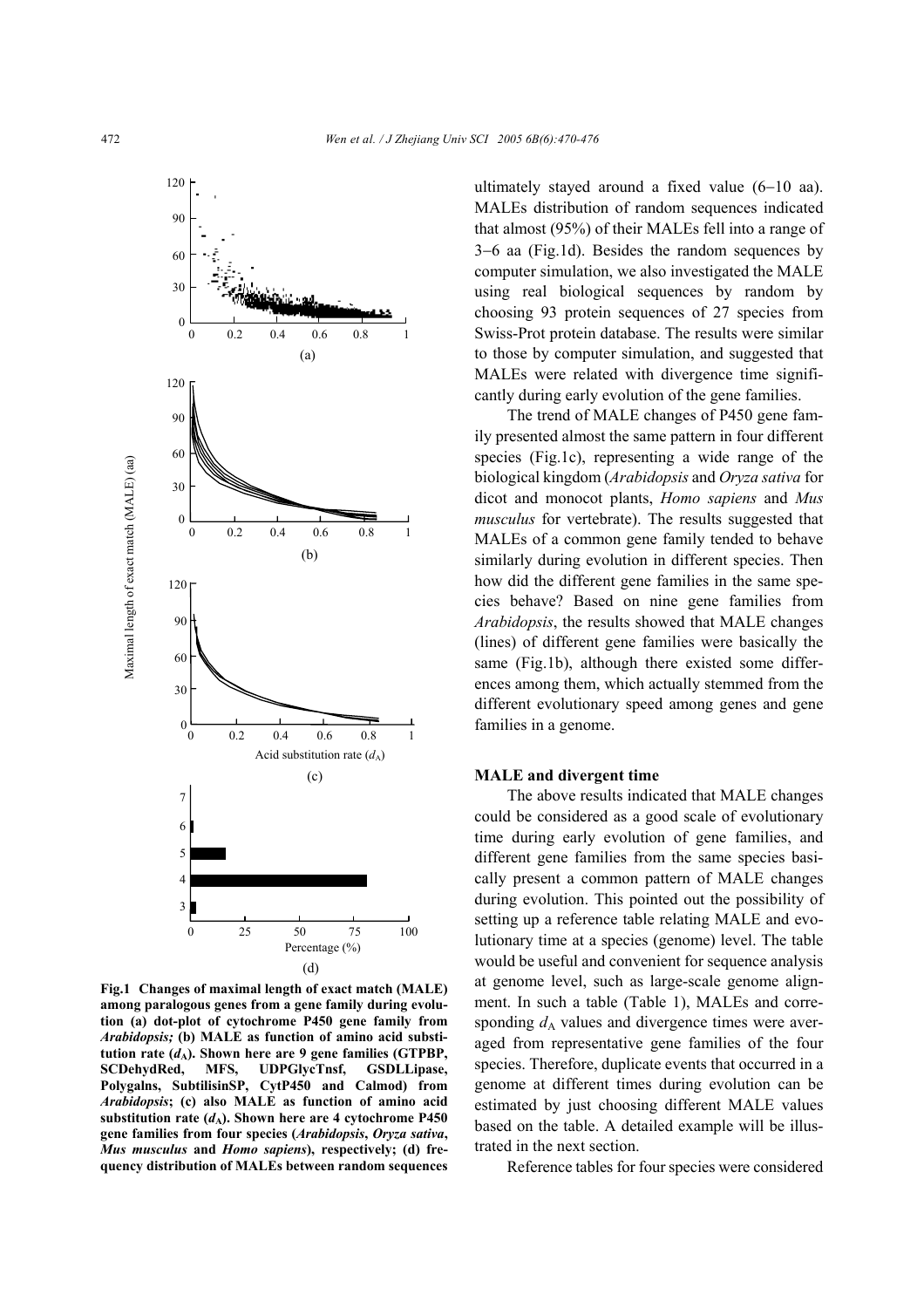**Table 1 Reference table between maximal sequence lengths of exact match (MALE) and divergent time. Average**  amino acid substitution rates ( $d_A$ ) and divergent time (MY, million years ago; figures in bracket are plus values of **mean and two standard deviations) of four species (***Arabidopsis thaliana***,** *Oryza sativa***,** *Mus musculus* **and** *Homo sapiens***) are listed** 

| <b>MALE</b>    | Arabidopsis              |             | Oryza                    |             | Mus                      |             |                          | Homo        |  |
|----------------|--------------------------|-------------|--------------------------|-------------|--------------------------|-------------|--------------------------|-------------|--|
| (aa)           | $\ensuremath{\text{MY}}$ | $d_{\rm A}$ | $\ensuremath{\text{MY}}$ | $d_{\rm A}$ | $\ensuremath{\text{MY}}$ | $d_{\rm A}$ | $\ensuremath{\text{MY}}$ | $d_{\rm A}$ |  |
| $\tau$         | 164 (191)                | 0.6576      | 145 (177)                | 0.5807      | 168 (189)                | 0.6701      | 165(190)                 | 0.6592      |  |
| 8              | 158 (185)                | 0.6332      | 142 (173)                | 0.5671      | 163(186)                 | 0.6526      | 162(187)                 | 0.6462      |  |
| $\mathfrak{g}$ | 152 (179)                | 0.6097      | 138 (169)                | 0.5539      | 159 (182)                | 0.6355      | 158 (185)                | 0.6335      |  |
| 10             | 147(173)                 | 0.5871      | 135 (166)                | 0.5410      | 155 (179)                | 0.6189      | 155 (182)                | 0.6210      |  |
| 11             | 141(167)                 | 0.5653      | 132 (162)                | 0.5284      | 151 (176)                | 0.6027      | 152 (179)                | 0.6087      |  |
| 12             | 136(161)                 | 0.5444      | 129 (158)                | 0.5161      | 147(173)                 | 0.5870      | 149 (177)                | 0.5967      |  |
| 13             | 131 (156)                | 0.5242      | 126(155)                 | 0.5040      | 143 (170)                | 0.5716      | 146 (174)                | 0.5850      |  |
| 14             | 126(151)                 | 0.5047      | 123(151)                 | 0.4923      | 139(167)                 | 0.5567      | 143 (172)                | 0.5735      |  |
| 15             | 121 (146)                | 0.4860      | 120 (148)                | 0.4808      | 136 (164)                | 0.5421      | 141(169)                 | 0.5622      |  |
| 16             | 117(141)                 | 0.4680      | 117(145)                 | 0.4696      | 132(162)                 | 0.5279      | 138(167)                 | 0.5511      |  |
| 17             | 113 (136)                | 0.4506      | 115(141)                 | 0.4586      | 129(159)                 | 0.5141      | 135(165)                 | 0.5402      |  |
| 18             | 108 (132)                | 0.4339      | 112 (138)                | 0.4479      | 125(156)                 | 0.5007      | 132 (162)                | 0.5296      |  |
| 19             | 104(127)                 | 0.4178      | 109(135)                 | 0.4375      | 122(153)                 | 0.4876      | 130(160)                 | 0.5191      |  |
| $20\,$         | 101(123)                 | 0.4023      | 107(132)                 | 0.4273      | 119(151)                 | 0.4748      | 127(158)                 | 0.5089      |  |
| 21             | 97 (119)                 | 0.3874      | 104 (129)                | 0.4173      | 116(148)                 | 0.4624      | 125(155)                 | 0.4989      |  |
| $22\,$         | 93 (115)                 | 0.3730      | 102(126)                 | 0.4076      | 113(145)                 | 0.4503      | 122(153)                 | 0.4891      |  |
| 23             | 90(111)                  | 0.3592      | 100(123)                 | 0.3981      | 110(143)                 | 0.4385      | 120(151)                 | 0.4794      |  |
| 24             | 86 (107)                 | 0.3458      | 97 (121)                 | 0.3888      | 107(141)                 | 0.4271      | 117 (149)                | 0.4700      |  |
| 25             | 83(104)                  | 0.3330      | 95 (118)                 | 0.3797      | 104(138)                 | 0.4159      | 115(147)                 | 0.4607      |  |
| 26             | 80(100)                  | 0.3207      | 93 (115)                 | 0.3709      | 101(136)                 | 0.4050      | 113(145)                 | 0.4516      |  |
| $27\,$         | 77(97)                   | 0.3088      | 91 (113)                 | 0.3622      | 99 (133)                 | 0.3944      | 111(142)                 | 0.4427      |  |
| $28\,$         | 74 (94)                  | 0.2973      | 88 (110)                 | 0.3538      | 96 (131)                 | 0.3841      | 109(140)                 | 0.4340      |  |
| 29             | 72 (90)                  | 0.2863      | 86 (108)                 | 0.3455      | 94 (129)                 | 0.3741      | 106(138)                 | 0.4255      |  |
| $30\,$         | 69 (87)                  | 0.2757      | 84 (105)                 | 0.3375      | 91 (127)                 | 0.3643      | 104(136)                 | 0.4171      |  |
| 35             | 57(74)                   | 0.2282      | 75 (94)                  | 0.2999      | 80 (116)                 | 0.3191      | 94 (127)                 | 0.3776      |  |
| 40             | 47(62)                   | 0.1889      | 67(84)                   | 0.2665      | 70 (106)                 | 0.2795      | 85 (118)                 | 0.3418      |  |
| 45             | 39(53)                   | 0.1564      | 59 (75)                  | 0.2368      | 61 (98)                  | 0.2448      | 77 (110)                 | 0.3094      |  |
| 50             | 32(44)                   | 0.1294      | 53 (67)                  | 0.2105      | 54 (89)                  | 0.2144      | 70 (102)                 | 0.2801      |  |
| 55             | 27(37)                   | 0.1071      | 47(60)                   | 0.1871      | 47 (82)                  | 0.1878      | 63 (95)                  | 0.2536      |  |
| 60             | 22(32)                   | 0.0887      | 42(53)                   | 0.1662      | 41(75)                   | 0.1645      | 57 (89)                  | 0.2296      |  |
| 65             | 18(27)                   | 0.0734      | 37(48)                   | 0.1477      | 36(69)                   | 0.1441      | 52(82)                   | 0.2078      |  |
| $70\,$         | 15(22)                   | 0.0608      | 33(42)                   | 0.1313      | 32(63)                   | 0.1262      | 47(77)                   | 0.1882      |  |
| 75             | 13(19)                   | 0.0503      | 29 (38)                  | 0.1167      | 28 (58)                  | 0.1105      | 43 (71)                  | 0.1703      |  |
| $80\,$         | 10(16)                   | 0.0416      | 26(34)                   | 0.1037      | 24(53)                   | 0.0968      | 39(66)                   | 0.1542      |  |
| 85             | 9(13)                    | 0.0345      | 23(30)                   | 0.0922      | 21(49)                   | 0.0848      | 35(62)                   | 0.1396      |  |
| 90             | 7(11)                    | 0.0285      | 20(27)                   | 0.0819      | 19(45)                   | 0.0743      | 32(58)                   | 0.1264      |  |
| 95             | 6(10)                    | 0.0236      | 18(24)                   | 0.0728      | 16(41)                   | 0.0651      | 29 (54)                  | 0.1144      |  |
| $100\,$        | 5(8)                     | 0.0196      | 16(21)                   | 0.0647      | 14(37)                   | 0.0570      | 26(50)                   | 0.1036      |  |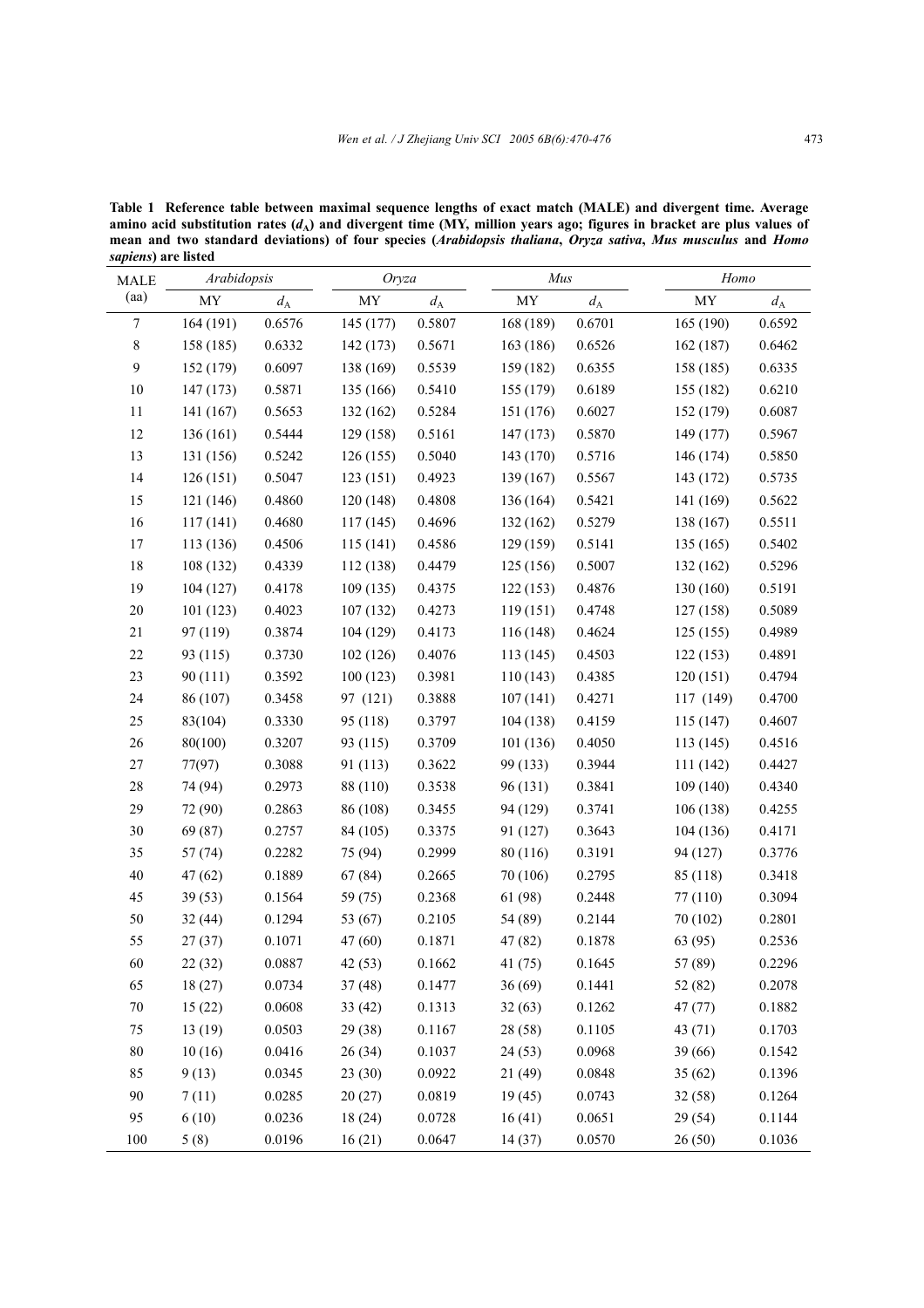in this study (Table 1). Based on datasets of their representative gene families, the logarithm equations between MALEs and their  $d_A$  values of the four species were constructed:  $y=-41.11\ln(x)-0.11$  ( $R^2=0.92$ ) (*Arabidopsis*),  $y=-39.79\ln(x)-11.92$  $(R^2=0.94)$ (*Oryza sativa*), *y*=−34.14ln(*x*)−5.45 ( $R^2$ =0.91) (*Mus musculus*) and  $y=-44.54\ln(x)-10.36$   $(R^2=0.90)$ (*Homo sapiens*). In Table 1, two divergent (duplication) times, mean and maximal time (plus value of mean and two standard deviations) and their corresponding MALE are listed for every species. Maximal time of a MALE means that duplicate events of most (>95%) gene families with the MALE occurred before the time.

#### **Application of MALE**

An important objective of MALE application is the analysis of large-scale genome alignment and comparison. Here we displayed an example to illustrate how to detect large-scale duplication blocks in rice genome using above reference table.

In large-scale genome sequence alignment, the minimal sequence length of exact match (MILE) was usually used in corresponding algorithms to limit searching space and return their results in practical time. When a particular MILE was chosen, it means that those duplicate genes with less sequence than MALE, which equates to the MILE, would be ignored and not be returned. For example, when MILE parameter is set at 30 aa in a genome alignment using program PROmer of MUMmer packet, it means only those genes would be focused on that originated within an evolutionary time, say, 84 million years for rice (Table 1), and other genes will be absolutely screened out.

Fig.2 showed the selected inter-chromosome alignment results (between chromosome 1 and 5; 11 and 12) of rice using PROmer program of MUMmer packet. Two levels (30 and 100 aa) of MILE were chosen, which mean those duplicate genes with less than 30 or 100 MALE will be ignored and not be returned. Apparently, there were changes in the dot-



**Fig.2 Selected results of large-scale genome alignment of rice. TIGR's rice 12 chromosome pseudomolecules (Version 1.0) and PROmer program of MUMmer package were used (a) Alignment between chromosome 1 and chromosome 5, MILE was limited at 30 aa; (b) Alignment between chromosome 11 and chromosome 12, MILE was limited at 30 aa; (c) Alignment between chromosome 1 and chromosome 5, MILE was limited at 100 aa; (d) Alignment between chromosome 11 and chromosome 12, MILE was limited at 100 aa**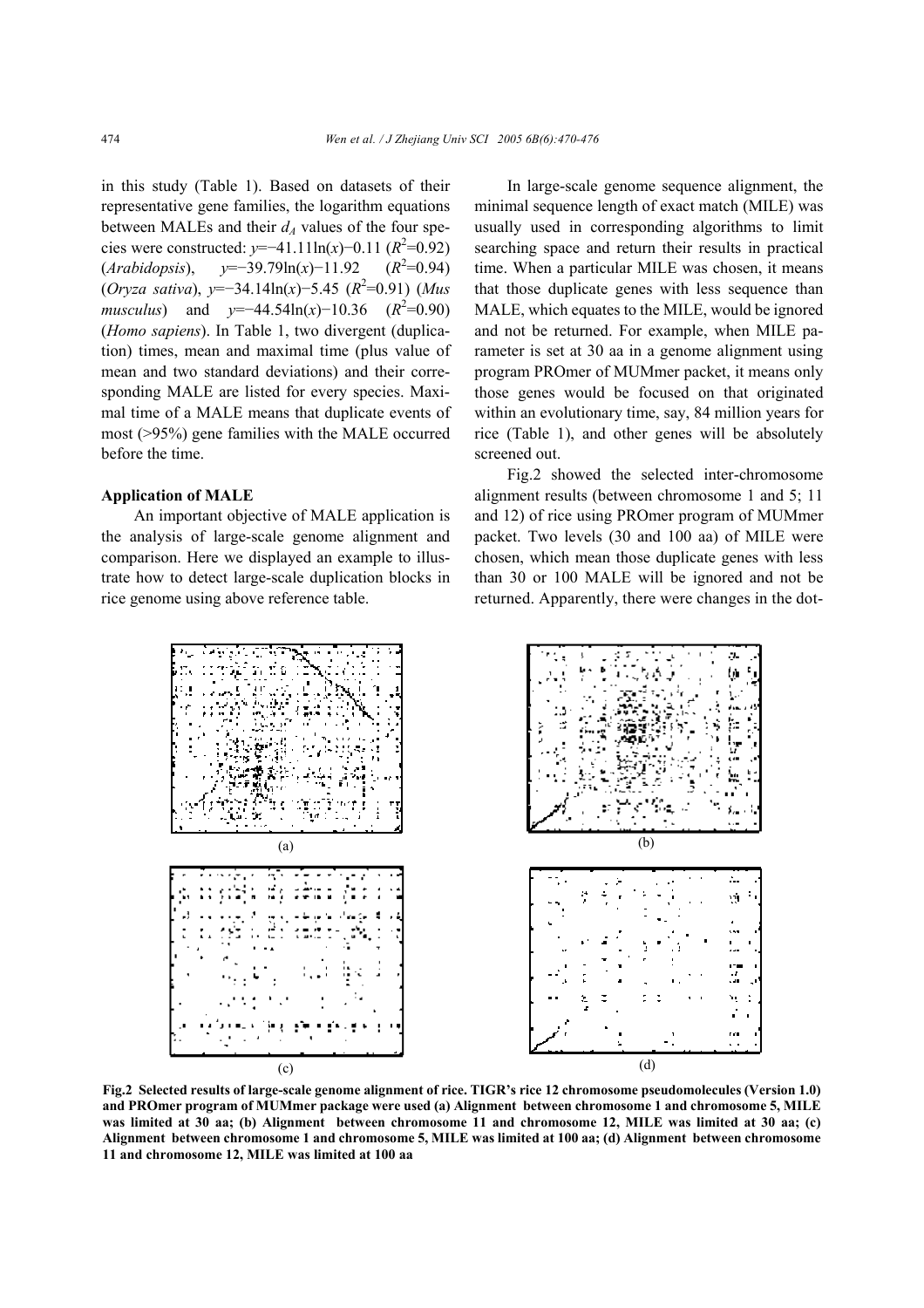plots between chromosome 1 and 5 using the two different MILE parameters: a syntenic line was observed when 30 MILE was chosen and it vanished as MILE increased to 100. The situation of chromosome 11 and 12 was different from that of chromosome 1 and 5: their syntenic line almost kept stable when MILE value was changed.

It is obvious that large-scale duplication blocks were detected in both alignments when the 30 aa MILE value was chosen (Fig.2a and Fig.2b). According to the reference table (Table 1), 30 aa MILE corresponds to divergent time of 84 million years ago, i.e. many (~50%) genes appeared 84 million years ago and most genes (>95%) that appeared 105 million years ago, were ignored or scanned off, and only the genes originated within 84 millions years were focused on. The results showed that the two large-scale duplicate events both occurred 84 million years ago. But at 100 aa MILE level, only one duplicate block between chromosome 11 and 12 was detected (Fig.2d), which indicated that the duplicate event occurred more recently, about 16 million years ago, and another duplicate event occurred even earlier, around 21−84 million years ago. The results also implied that two large-scale duplication events should occur during early evolution of rice genome. All chromosomes of rice were further detected using PROmer with 30 and 100 MALE, respectively (See complementary materials at http://ibi.zju.edu.cn/ bioinplant/data/). Many duplicate blocks were detected at 30 MALE levels, as in chromosome 1 and 5. The blocks did not overlap each other and covered most parts of rice chromosomes. The results suggested that beside the recent duplication  $(\sim 5 \text{ Mb})$  of chromosome 11 and 12, a whole-genome duplication occurred in rice genome about 20−84 million years ago. Our results were consistent with those of Paterson *et al*.(2004), who suggested that a whole-genome duplication and a duplicate event between chromosome 11 and 12 occurred  $\sim$ 70 million years ago and recently, respectively.

# DISCUSSION

Our studies on MALE changes of main gene families from four representative species during evolution indicated that MALEs are related to divergent time significantly during early evolution of gene families, and a reference table between MALE and its corresponding divergent time was set up. An important application of the table is large-scale genome analysis, such as genome alignment. A successful example of application of the table to detect the large-scale duplication events in rice genome is given in this paper. The release of the high-quality genome sequence of various organisms makes possible the analysis of chromosomal behavior and other evolutionary processes. For large-scale genome sequence analysis, our reference table between MALE and divergent time provides an estimate of divergent times of target genes concerned. But it must be cautioned that the table is associated with a large degree of uncertainty when it deals with ancient  $(d_A>0.5)$ divergent events of duplicated genes because the MALEs of those ancient duplicate genes were not sensitive to divergent time (Figs.1a−1c).

A rational default value of MILE for genome alignment should be set to guarantee that hits with biological significance are returned. Our analysis on random protein sequences indicated that few  $(\leq 1.1\%)$ MALE between random sequences were over 6 aa. Therefore, 6 aa seems to be a good starting point for genome alignment. Of course, more strictly speaking, length (such as 7 aa, less than 0.04% of total random MALEs are over this length) could also be chosen for some particular analysis.

Another traditional evolutionary scale is nucleotide acid synonymous substitutions rate (*K*s), which is widely used in analysis of evolutionary divergence of genes. In this study, the scale was not used because higher *K*s values (*K*s<2.0, even 1.0) are associated with a large degree of uncertainty due to saturation of substitutions (Li, 1997; Blanc and Wolfe, 2004).

## ACKNOWLEDGMENTS

We thank Prof. Mingwei Gao and Dr. Shaukat Ali for their critical reading.

#### **References**

Arratia, R., Gordon, L., Waterman, M.S., 1986. An extreme value theory for sequence matching. *Ann. Stat.*, **14**:971-993.